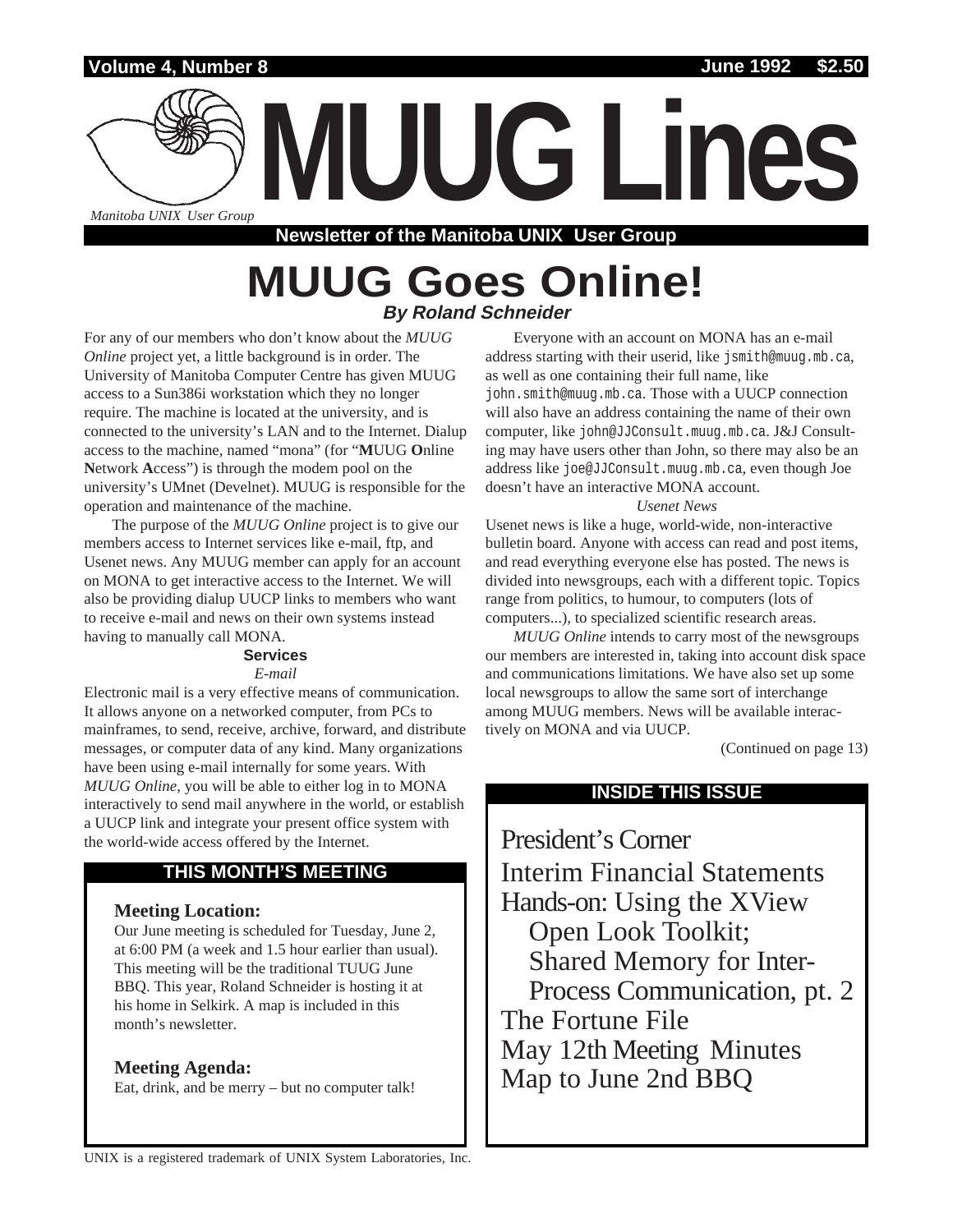

| President:                  | Susan Zuk           | (W) 788-7312   |
|-----------------------------|---------------------|----------------|
| Past President:             | Eric Carsted        | 1-883-2570     |
| Vice-President:             | Richard Kwiatkowski | 589-4857       |
| Treasurer:                  | Rick Horocholyn     | $(W)$ 474-4533 |
| Secretary:                  | Roland Schneider    | 1-482-5173     |
| Membership Sec.:            | Allan Moulding      | 269-8054       |
| Mailing List:               | Gilles Detillieux   | 489-7016       |
| <b>Meeting Coordinator:</b> | <b>Kathy Norman</b> | $(W)$ 474-8311 |
| Newsletter editor:          | Gilbert Detillieux  | 489-7016       |
| Information:                | Susan Zuk           | $(W)$ 788-7312 |
|                             |                     | (FAX) 788-7450 |
| (or)                        | Gilbert Detillieux  | $(H)$ 489-7016 |
|                             |                     | (FAX) 269-9178 |

**Manitoba UNIX User Group P.O. Box 130 Saint-Boniface, Manitoba R2H 3B4**

> **Internet E-mail: editor@muug.mb.ca**

# **The 1991-1992 Executive Copyright Policy and Disclaimer**

This newsletter is ©opyrighted by the Manitoba UNIX User Group. Articles may be reprinted without permission, for non-profit use, as long as the article is reprinted in its entirety and both the original author and the Manitoba UNIX User Group are given credit.

The Manitoba UNIX User Group, the editor, and contributors of this newsletter do not assume any liability for any damages that may occur as a result of information published in this newsletter.

# **Our Address Community Community Community Community Community Community Community Community Community Community Community Community Community Community Community Community Community Community Community Community Community**

The Manitoba UNIX User Group meets at 7:30 PM the second Tuesday of every month, except July and August. The newsletter is mailed to all paid up members one week prior to the meeting. Membership dues are \$20 annually and are due at the October meeting. Membership dues are accepted by mail and dues for new members will be pro-rated accordingly.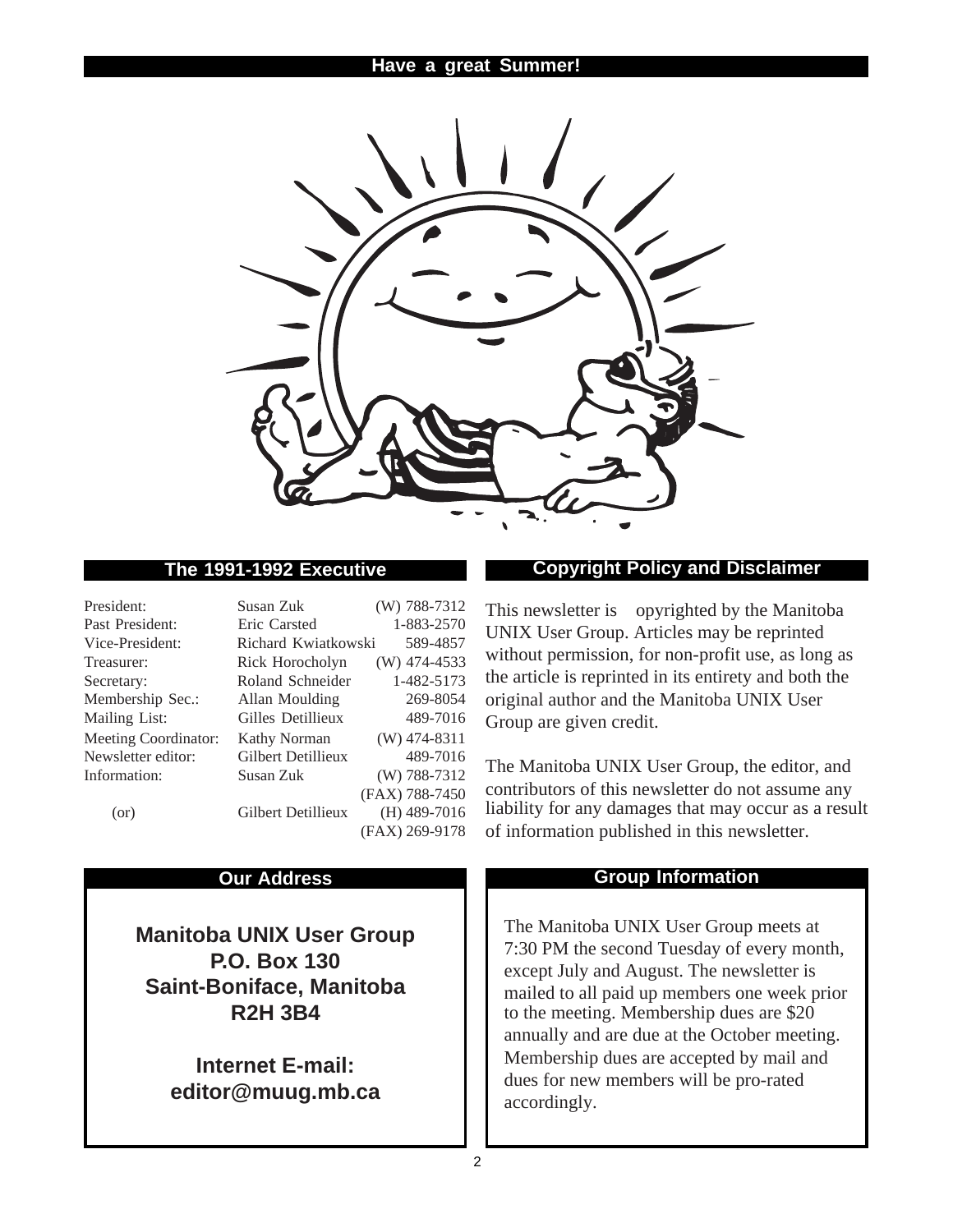# **PRESIDENT'S CORNER As the Summer Approaches By Susan Zuk, President**

Much has happened in the last month in terms of group activity. The name Manitoba UNIX User Group is officially ours, we have officially become an affiliate of UniForum Canada, MUUG was visited by the President of UniForum Canada, Tom Vassos, we participated in the Muddy Waters Computer Society Computer Show, and the process of setting up internet access for our members is moving ahead quickly. So you can see this is a very exciting and busy time for the group.

The exposure we received at the Computer Show, on April 26th at the Convention Centre was excellent. Just under 4,000 people passed through the doors and we had over 400 stop and talk to us about our group and our activities. This was MUUG's first publicity event and was very worthwhile. Thanks to Gilbert Detillieux, Gilles Detillieux, Allan Moulding, Roland Schneider, and Rick Horocholyn for spending one of their precious Sundays helping to promote the group. Your dedication is wonderful.

The affiliate form was completed and sent back to the UniForum office with Tom Vassos this previous week. The first event where our group is represented is at UniForum's Open Systems Show held May 27-29. UniForum is holding one of its semi-annual meetings on Friday. This is a full day session called a National Council Meeting. The National Council is comprised of the President's of the local affiliates. I will report on the day's events in the next newsletter.

Our meeting with Tom Vassos, the President of UniForum Canada, was very enlightening. Tom spoke to the executive about various programs being pursued by the

National Committee. UniForum Canada has changed its byline to UniForum Canada, the Canadian Association of Open Systems Professionals. The feeling is that this will allow the organization to offer a fuller range of information to its members since UNIX is not the only thing which makes an environment open. Such items as standards, other operating systems and hardware can also be addressed.

Tom informed us that a Western Road Show is being planned for Edmonton, Calgary and Vancouver in the fall timeframe. This is something we could consider becoming involved with in the upcoming years. UniForum Canada is also working on developing a package price for UNIX publications for its members. They are busy talking to the publishers of the various publications. Another program is to setup a Canadian User Alliance, so that Canadian companies and users may be able to have a voice and some involvement in what is going on in the Opens Systems environment. An alliance has already been organized in the U.S. As well, industry sectors such as the Petroleum companies have organized their own groups to lobby industry to comply to their specifications. There were more items which were discussed but I will wait to receive more information and report to you in the next newsletter.

Just a reminder about our Annual Barbecue on June 9th. Come down and join us. You will find more details later in the newsletter. If you are unable to attend the Barbecue, I would like to wish you a wonderful summer and look forward to seeing you again in the fall.  $\mathscr I$ 

# **FINANCE Manitoba UNIX User Group Interim Financial Statements By Rick Horocholyn, Treasurer**

## **Balance Sheet As of 1992/05/31**

# **Profit and Loss Statement For the 7 months ending 1992/05/31**

|         | Revenues           |
|---------|--------------------|
| 80.00   | Meml               |
| 1454.28 | Other              |
| 8000.00 | Total              |
| 30.00   |                    |
| 168.68  | Expenses           |
|         | <b>News</b>        |
| 9787.68 | Advei              |
|         | Entert             |
|         | Speak              |
| 662.34  | Bank               |
|         | Postal             |
| 662.34  | Misce              |
|         | Total              |
|         |                    |
| 8614.01 | Net Incon          |
| 511.33  |                    |
| 9125.34 | <b>Rick Hore</b>   |
|         | member of          |
| 9787.68 | <i>oroun's tra</i> |
|         | 54.72              |

| Revenues<br>Membership Fees       | 1526.00 |
|-----------------------------------|---------|
| Other Revenue (Fall Symposium)    | 8000.00 |
|                                   |         |
| <b>Total Revenues</b>             | 9526.00 |
| Expenses                          |         |
| Newsletter (paper $\&$ postage)   | 492.15  |
| Advertising                       | 63.00   |
| Entertainment (Symposium wind-up) | 59.55   |
| Speaker Fees & Expenses           | 82.08   |
| <b>Bank Charges</b>               | 4.83    |
| Postal Box Rental                 | 80.25   |
| Miscellaneous Expenses            | 130.13  |
| <b>Total Expenses</b>             | 911.99  |
| Net Income                        |         |

*Rick Horocholyn works for Manitoba Hydro. He's been a member of the group for several years, and has been the group's treasurer since October, 1991.*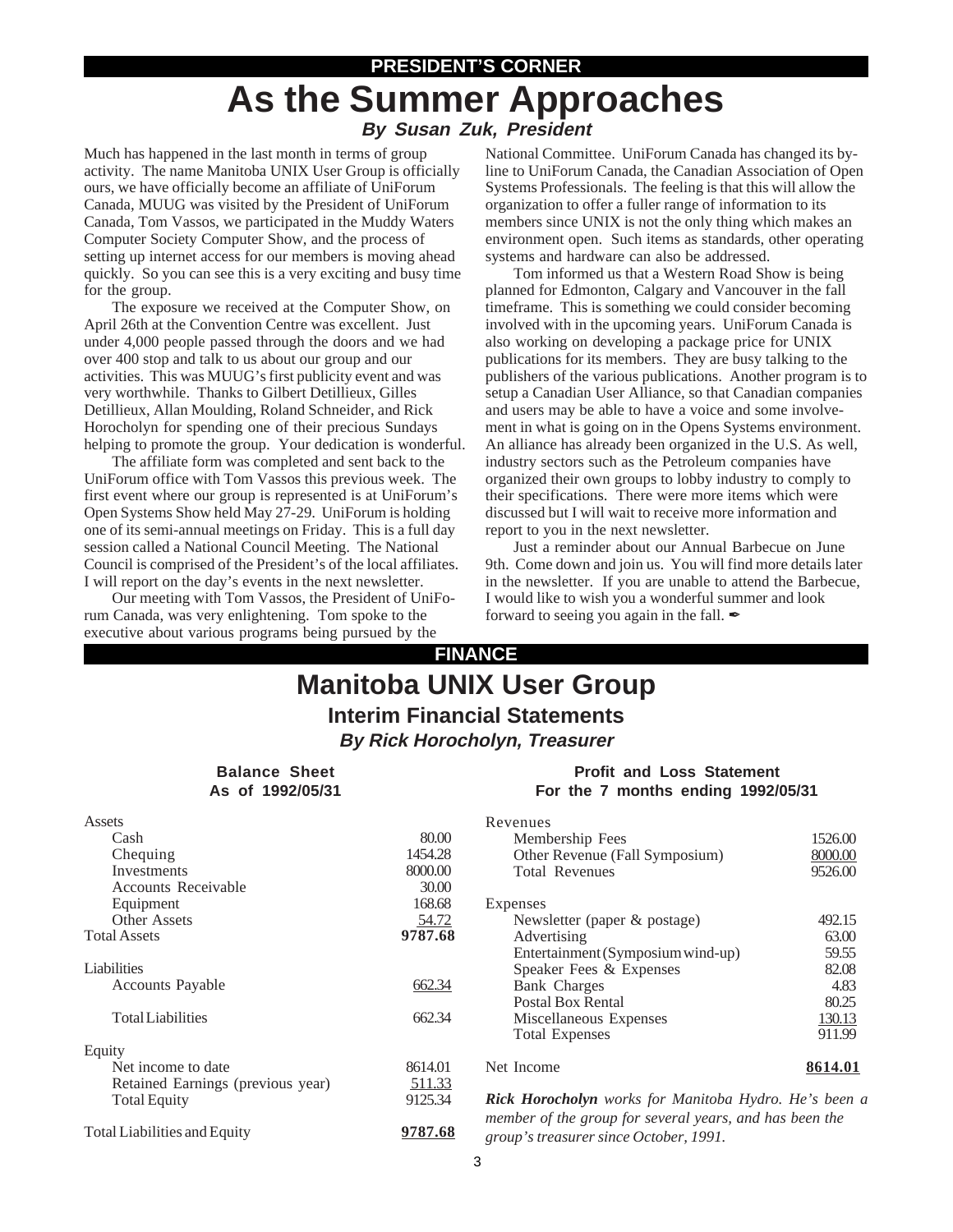# **HANDS-ON Using the XView OPEN LOOK Toolkit An easy way to build a modern Graphical User Interface By Roland Schneider**

Most modern applications demand easy-to-use and easy-tolearn graphical user interfaces. (GUI's) Easy-to-use does not imply easy-to-program, of course. Toolkits, like Sun's XView, make the task more manageable, and encourage adherence to GUI standards, which in turn makes the application easier to learn because many aspects of the interface behavior will already be familiar to the user.

It is important to get a few terms straight before diving into the technical details. The underlying graphics standard is "X Windows", or "X11" or just "X". X, through the functions in the library Xlib, lets you create windows, draw lines and polygons, and monitor keyboard and mouse activity on local or networked X display servers. (display devices like workstations or X terminals) A GUI standard, like OPEN LOOK or Motif, specifies how the user interacts with a program. The functions of the mouse buttons, the appearance and operation of scrollbars, control buttons, menus, and popup windows are all part of the standard. A toolkit, like XView, is a set of functions which help in implementing a GUI conforming to a standard, in this case OPEN LOOK. The term "application program interface" or "API", refers to this set of functions and the arguments you pass to them.

#### **The Details**

There are very few functions to call in XView, but most take a NULL-terminated, variable-length list of arguments. The functions are easy to remember, the arguments are not. The nice thing is that most parameters have default values, so you can usually get away with only a few arguments. Functions which create something return a *handle* to the created object, which can later be used to control and query the object.

The first step is to initialize XView and create a base window into which everything else will go.

```
xv_init(NULL);
base_frame = (Frame) xv_create(NULL,
  FRAME,
  FRAME_LABEL, "My Window",
  NULL);
```
The arguments to xv\_create() specify that the parent is the root window (the background), that we want to create a frame, and that its label should be "My Window." We could also have specified an icon to use when the window is closed, an initial size, whether or not the frame can be resized with the mouse, footers in addition to the header label, etc. We didn't, so XView assigns default values.

Now we have to create a panel in the frame onto which we'll put our buttons and so on.

control\_panel = (Panel) xv\_create(base\_frame, PANEL, PANEL\_LAYOUT, PANEL\_VERTICAL, NULL);

The parent of the panel is the base frame and the layout of the items on the panel will be vertical. Now let's put a simple button on the panel.

```
xv_create(control_panel,
  PANEL_BUTTON,
  PANEL_LABEL_STRING, "Quit",
  PANEL_NOTIFY_PROC, proc_do_quit,
  NULL);
```
The parent is the control panel we created before, the thing being created is a button, the label is "Quit", and the function to call when the button is pushed is specified by the function pointer proc\_do\_quit.

#### **Inverted Program Structure**

"Wait a minute, that isn't how I handle user input. I read a command, parse it, and then act on it — what's this stuff about XView calling my function?" Well, that's how XView wants you to do it. It actually works quite well, since it encourages you to design your program so that it reacts to user input, or is "event driven." Unfortunately, converting an existing program to this structure can be very painful, depending on how it's currently written. There are ways to use XView with a traditional command-reading loop, but it's difficult, and many things don't happen as automatically as they do when you use the default structure.

Let's finish our program. We'll add a slider, and a nonexclusive choice item.

bcontrol = (Panel\_item)xv\_create(control\_panel, PANEL\_SLIDER, PANEL\_LABEL\_STRING, "Bright:", PANEL\_MIN\_VALUE, 0, PANEL\_MAX\_VALUE, 100, PANEL\_SLIDER\_WIDTH, 50, PANEL\_TICKS, 5, PANEL\_SHOW\_VALUE, FALSE, PANEL\_VALUE, 70, PANEL\_NOTIFY\_PROC, proc\_set\_brightness, NULL); xv\_create(control\_panel, PANEL\_TOGGLE,

```
PANEL_LABEL_STRING, "What:",
PANEL_CHOICE_STRINGS,
      "Inside",
      "Outside",
      NULL,
PANEL_VALUE, 1,
PANEL_NOTIFY_PROC, proc_set_what,
NULL);
```
Notice that the label is always set by PANEL\_LABEL\_STRING, and the notification function by PANEL\_NOTIFY\_PROC, no matter what kind of panel item is being created. The slider has lots of parameters because the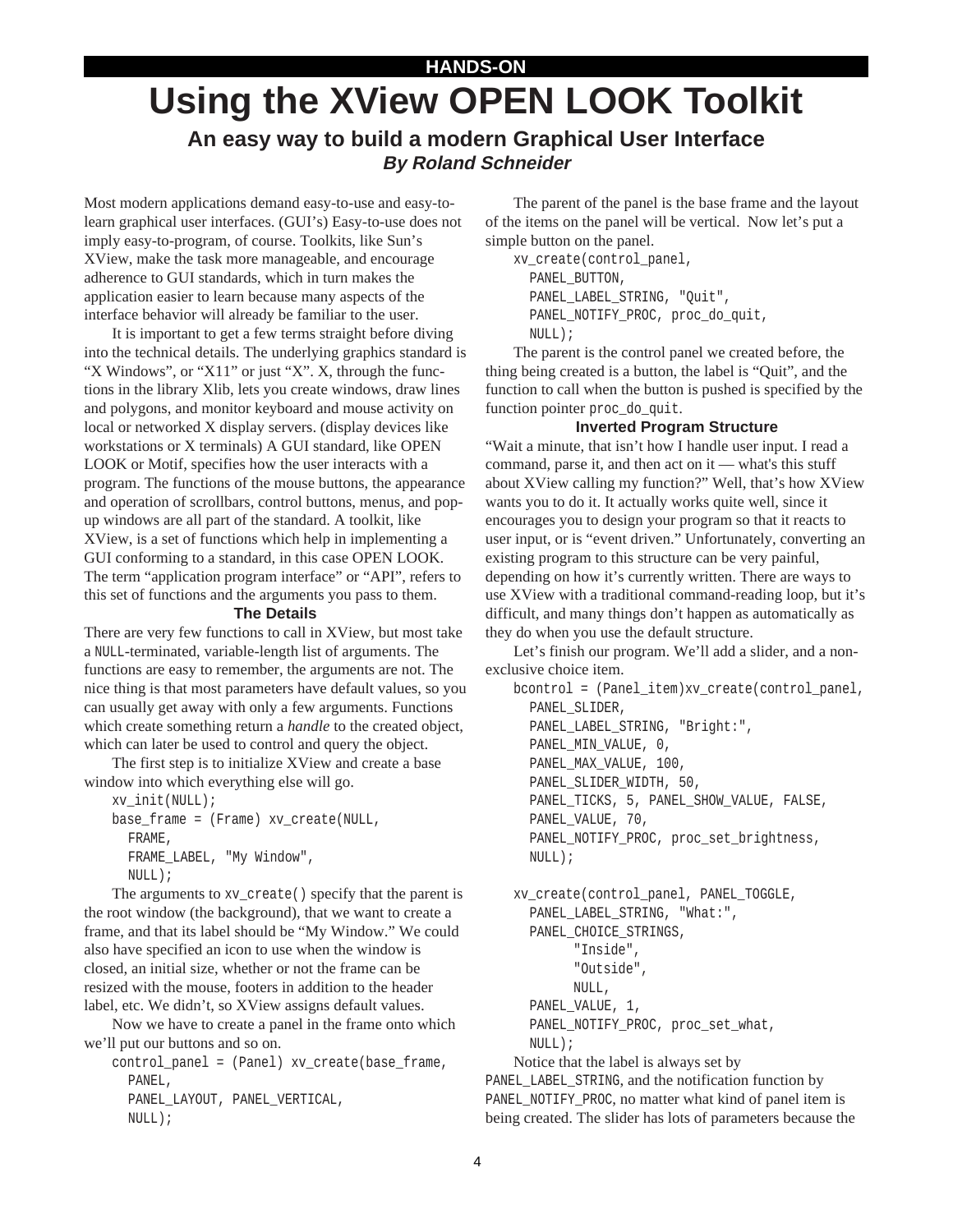defaults didn't suit our purpose. PANEL\_CHOICE\_STRINGS is followed by its own NULL-terminated list of labels for the choices. You can specify pictures instead of text for labels by using PANEL\_LABEL\_IMAGE instead of PANEL\_LABEL\_STRING. Similarly, PANEL\_CHOICE\_STRINGS can be replaced by PANEL\_CHOICE\_IMAGES. The PANEL\_VALUE parameter specifies an initial value for the choice item.

The sizes of the frame and the panel have never been specified. We really just want them big enough to contain whatever is inside, so we call

window\_fit(control\_panel);/\* buttons, etc. \*/ window fit(base frame); /\* contains panel \*/

#### **Drawing Graphics**

Graphics are drawn into a *canvas,* so we create one and get the corresponding X window for drawing into using Xlib calls, which won't be discussed here.

my\_canvas = (Canvas) xv\_create(base\_frame, CANVAS, XV\_WIDTH, 200, XV\_HEIGHT, 100, NULL);

```
my_xwin=xv_get(canvas_paint_window(my_canvas),
        XV_XID);
```
It's also possible to set an input handling function for the canvas which will be called with the mouse coordinates, mouse buttons, keyboard keys, etc. whenever an event happens while the cursor is over the canvas.

#### **Finishing It Off**

We added the canvas to the frame, so the frame has to be resized using

window\_fit(base\_frame); /\* panel & canvas \*/ This will also stretch the panel so that it fills the entire width of the frame, which is now wider because of the canvas.

Now, finally, we give control to XView so that it can handle the input events from the mouse and keyboard, provide feedback like inverting the image of a panel button when the left mouse button is pressed, and call our notify procedure when the left mouse button is released.

window\_main\_loop(base\_frame);

It's possible to avoid most of this programming by using software which lets you use the mouse to set panel item properties and then place them. Sun has such a product, but I've never used it, so I can't say much about it. Although this user-interface code tends to be long-winded, using it amounts to more cutting and pasting than anything else, and the compiled code isn't very large.

#### **Notify Procedures**

The processing in the program is performed by the notify procedures. Their functions can range from very simple, like the one for the quit button, to complicated and time-consuming. The parameters they are called with depend on the type of panel item being processed. Here are procedures for the panel items we created:

```
int do_inside = 1;
int do_outside = 0;
void proc_do_quit(button, event)
      Panel item button;
      Event *event;
{
      printf("Quit button was pressed\n");
      exit(0);}
void proc_set_brightness(item, value, event)
      Panel item item;
      int value;
      Event *event;
{
      printf("Slider set to %d\n", value);
      /* do whatever control is supposed to do */
}
void proc_set_what(item, value, event)
      Panel item item;
      int value;
      Event *event;
      /* each bit reps one of the choices */
      if (value \& 1) do inside = 1;
            else do_inside = 0;
```

```
if (value \& 2) do outside = 1;
      else do_outside = 0;
```

```
if (value == 0) /* nothing set */
     xv_set(bcontrol,
           PANEL_INACTIVE, TRUE,
           NULL);
else xv_set(bcontrol,
```

```
PANEL INACTIVE, FALSE,
NULL);
```
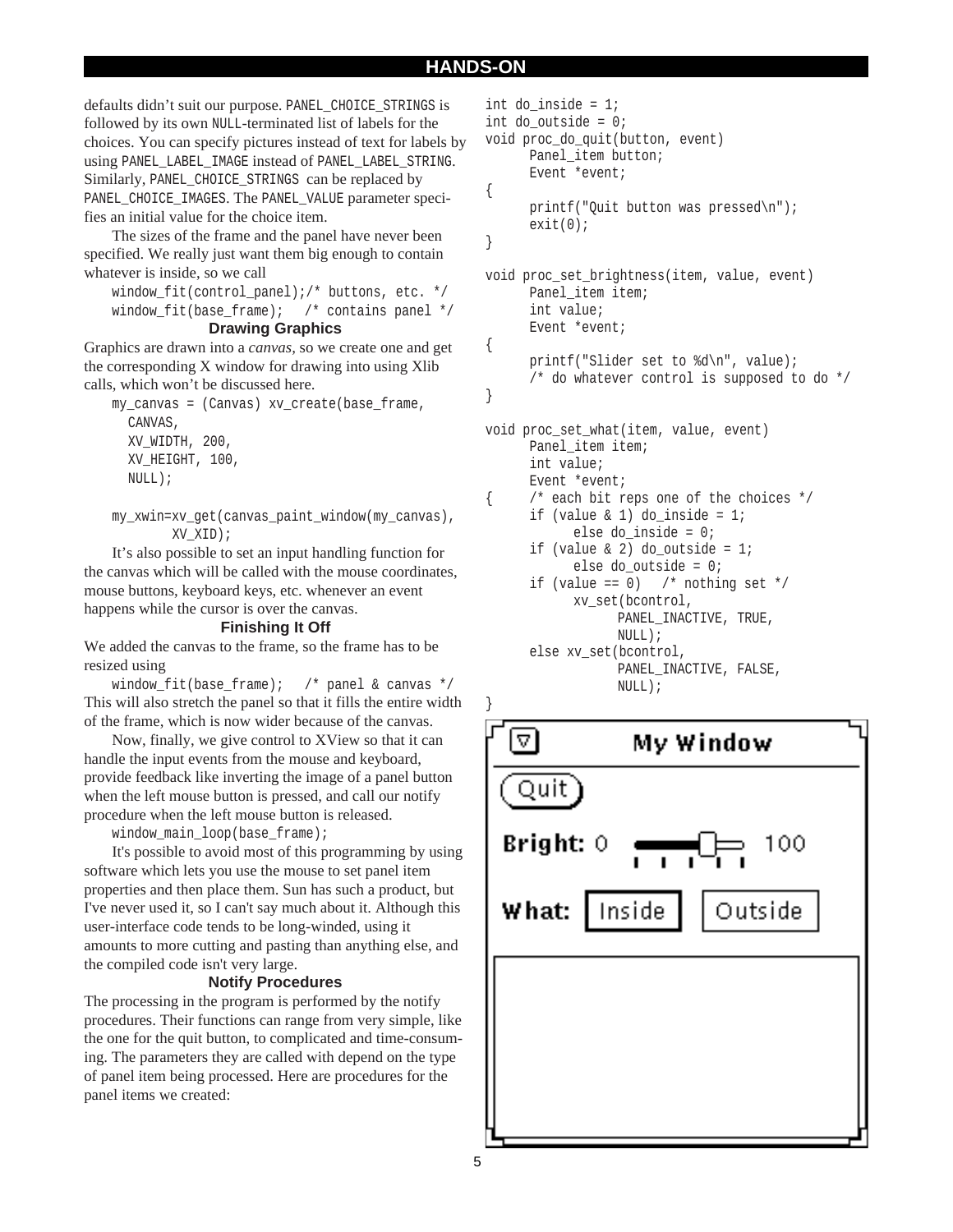Notify procedures are always called with a handle to the panel item which generated the event. In this example, the handle was never needed because each notify procedure handles only a single panel item, something which is impractical in a large program. Notice that proc\_set\_what() uses xv\_set() to deactivate and gray-out the brightness control if nothing is selected. In fact, xv\_set() can change most of the parameters which can be specified to xv\_create(), including the item labels, choice strings, values, etc.

#### **Other Panel Items**

This is only a small sample of the panel items available. There are may kinds of choice items, including abbreviated choices which automatically generate a pull-down menu. There are also text items for typing into, buttons with menus attached, message and gauge items for showing display-only information, and scrolling lists.

#### **Other Objects**

There are other kinds of XView objects too. Menus can be created and attached to panel buttons so that they will be shown when the right mouse button is pressed over the button. Alternatively, you can display a menu whenever you want, for example from a canvas input handler in response to a right mouse button press over the canvas.

One of the unique features of an OPEN LOOK menu is that it can be *pinned* by the user, making it into a small window which doesn't go away when its functions are executed. This has implications for the design of the user interface, because it allows obscure functions which may be heavily used from time to time to be buried deep in the menu structure. The user only has to "walk" through the menus once, and pin the one containing the required commands.

There are also text subwindows, which allow simple text editing, tty subwindows for running programs which want terminal I/O, scrollbars which allow the user to pan and split canvases and notices for displaying warnings and error messages. XView also provides access to selection services for cutting and pasting between applications as well as control of fonts, colormaps, cursors, and most other aspects of a modern interface.

#### **Special Features**

A serious drawback of the inverted XView programming style is that you can end up with a large number of global variables, like the handle bcontrol, and the status variables do\_inside and do\_outside, and a lot of very simple notify procedures. XView contains two useful, although somewhat subtle, features which help avoid this.

The first is a pair of functions which can be used to "walk through" all the items on a panel, avoiding the need to use a global variable for each panel item if the requirement is simply to set or read the current values. No notify procedure is needed in this case, because the values can be read with the xv\_get() function.

The second feature is the ability to attach arbitrary data, usually in the form or pointers or integers, to any XView object, including panel and menu items. The call

xv\_set(item,

XV\_KEY\_DATA, 123, "This is my item", NULL);

attaches the key 123 and a pointer to the string "This is my item" to the item. Later, the call

txt = (char \*)xv\_get(item, XV\_KEY\_DATA, 123); will retrieve the text. Any number of keyed data items can be attached to each XView object. This can be a useful way to communicate information from one part of a program to another and allows you to write "generic" notify procedures which can handle events from a variety of related panel items, because the items can be labeled with character string identifiers or handles to the objects they are supposed to control.

#### **Compatibility**

Theoretically, XView programs will work with any X server, but special fonts, which are now included in most systems, are required for the buttons, menus, etc. to look right. Also, some features may not be available if you don't use an OPEN LOOK compliant window manager. The window manager is the program which allows you to open, close, resize, and move windows around on the screen, and also provides the "pinning" function described earlier.

#### **How to Get It**

If you have a Sun workstation running OpenWindows, you already have XView. If you don't, source is available in both the X11R4 and X11R5 distributions from MIT. I believe the R4 version of XView had only been ported to Sun and DEC 3100 workstations; I don't know about the R5 version. X11R5 is available from MIT for the cost of distribution, and will be available for free to MUUG members when we put together our public domain software tape.

#### **To Read Further**

The standard books on X windows are published by O'Reilly and Associates, Sebastopol CA. Of particular interest are:

Volumes 1 and 2: Xlib Programming Manual Xlib Reference Manual ISBN 0-937175-13-7 (set of both books)

Volume 7: XView Programming Manual ISBN 0-937175-52-8

Prices are about \$37 per book. All three are included in Sun's on-line AnswerBook documentation.

*Roland Schneider is a Ph.D. student in Electrical Engineering at the University of Manitoba. He is also the MUUG secretary since October, 1991.*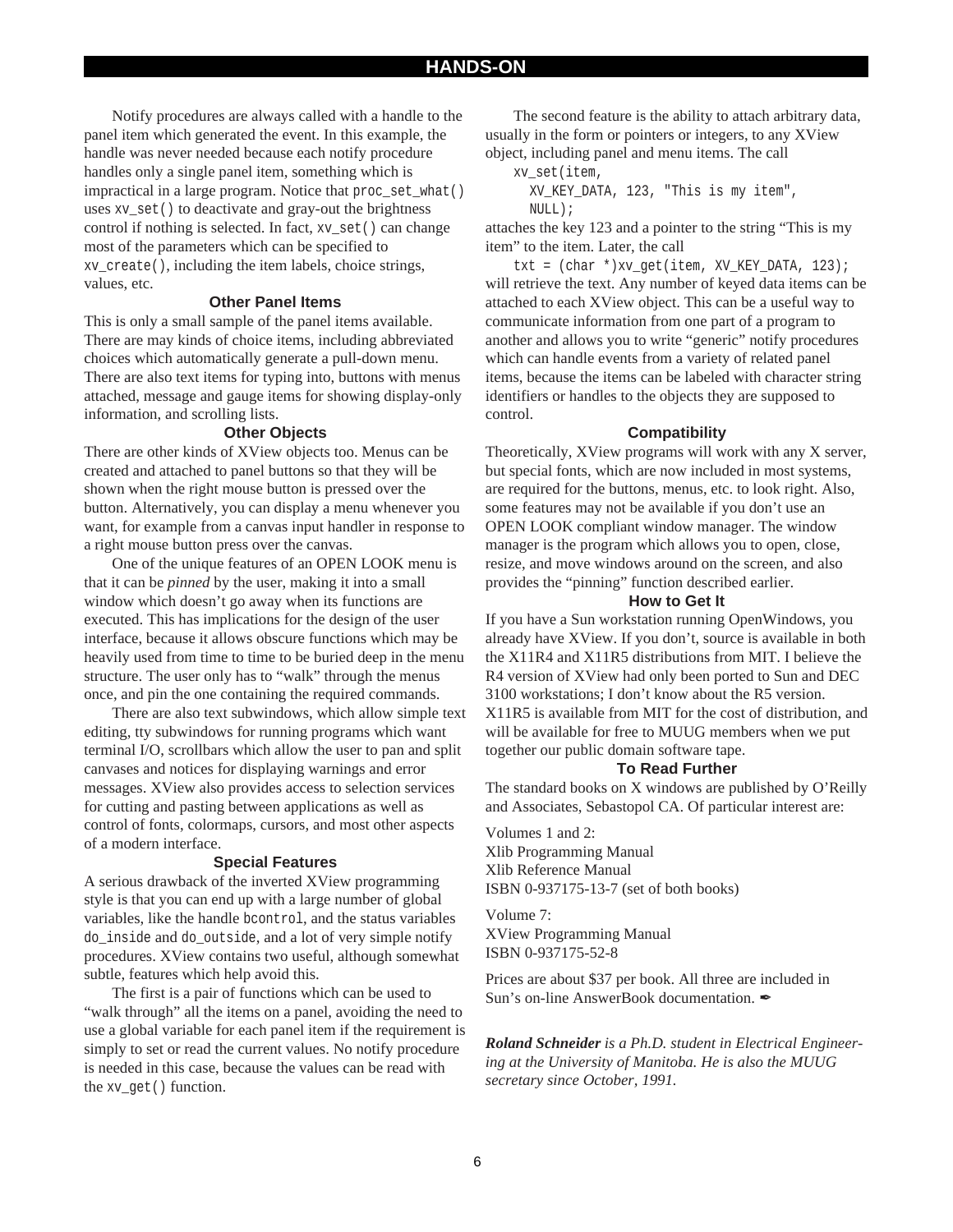# **HANDS-ON Using Shared Memory for Inter-Process Communication Part 2 of 3 By Peter Graham**

Last time we talked about the potential uses for shared memory both in uniprocessor and multiprocessor Unix machines. (Admittedly with a leaning towards multiprocessors. :-) This article discusses the "overhead" associated with shared memory applications; namely "synchronization."

Whenever multiple concurrent (or pseudo-concurrent) processes share data there is the possibility of contention. This simply means that more than one process may be attempting to access the data at the same time. If both of these processes read the data, then everything is alright, but if one or more attempt to write it then problems occur. Synchronization is the solution to these contention problems. By coding *semaphore* calls (or perhaps using other synchronization primitives) the programmer "synchronizes" the access of the processes to the shared data. Effectively enforcing an access order on them.

Why do we really need synchronization? This is most easily answered with a simple example of what can happen if you do not provide *synchronization*. Consider a system of automatic teller machines (ATMs). Suppose that a certain Computer Science PhD student and his wife both have ATM cards which allow access to their account. If these malicious individuals both attempt to withdraw \$500 from their account at the same time (presumably using two side-by-side machines) then the bank's computer might receive the following two transactions simultaneously.

| Transaction 1                   | Transaction 2                   |
|---------------------------------|---------------------------------|
| read balance from acct          | read balance from acct          |
| if balance $\langle$ \$500 then | if balance $\langle$ \$500 then |
| reject transaction              | reject transaction              |
| else                            | else                            |
| balance=balance-500             | balance=balance-500             |
| endif                           | endif                           |
| write balance to acct           | write balance to acct           |
| dispense \$500                  | dispense \$500                  |
|                                 |                                 |

If we further suppose that these two identical transactions are being performed on a multiprocessor and are executed concurrently then what will happen? If the original balance was \$501 (graduate students are poor  $\cdot$   $\cdot$  ) then both transactions running on different processors will read the balance and find it to be \$501. Since this is greater than \$500, both will dispense \$500 after subtracting 500 from the balance and writing the new (\$1) balance back. The ending balance is correct, but \$1000 has been dispensed. This is because the transactions (i.e. processes) were not synchronized. Clearly, a bank manager would not be pleased with this occurrence.

Now, before all you married folk out there go rushing out to the ATMs at your local mall, I can pretty much guarantee that the banks have closed this little loophole. This is the most common form of synchronization problem there is and it is well understood by pretty much anyone who has

taken an Operating Systems or Database class.

The important thing to understand is why the problem occurs. The code reads, modifies, and then writes the account balance. The problem arises because once one transaction has read the value, the other should not be able to read it until the first has finished writing the new balance. If the second transaction can read the same balance, they will both come to the conclusion that there is \$500 available in the account and will both dispense \$500. Such a piece of code is called a *critical section* and access to critical sections (CSs) must be synchronized. Stated in more general terms, operations on shared data must be done *indivisably* (one at a time to completion). By synchronizing the transactions we force one to go before the other and say that they are executed *mutually exclusively*.

Now that we have that out of the way, and assuming you still want to use shared memory due to its high-efficiency, we are left with the task of learning to do synchronization using Unix. Unix provides a very flexible set of semaphore primitives for mutual exclusion (mutex). While semaphores are considered to be a low-level mutex facility, they are very general and are programming language independent. This was likely why they were chosen for use in Unix.

A semaphore is a special type of variable which is used for synchronization. Two operations are normally defined on semaphores; "wait" and "signal." The semaphore maintains an integer value which is typically either zero or one. The "wait" operation stops a given process from executing until the value of the semaphore is non-zero. It then decrements the value and returns. If a semaphore's value is zero, the "signal" operation restarts one of the processes waiting on that semaphore. Otherwise, "signal" just increments the value of the semaphore. The key here is that these are operations done in the kernel which makes them indivisible. That is, the kernel ensures that only one process can access a semaphore's value at a time. If this were not the case then we would have critical sections for accessing and updating the semaphore's value.

We can use these simple ("binary") semaphores to solve our previous synchronization problem. If we refer to the entire transaction (our CS) as 'Ti' then we simply code the following:

| Transaction 1    | Transaction 2    |
|------------------|------------------|
| wait(mutex_sema) | wait(mutex_sema) |
| - Ti             | Тï               |
| $\mathbf{1}$     | $\mathbf{1}$     |

signal(mutex\_sema) signal(mutex\_sema) Assuming that the semaphore ('mutex\_sema') is initialized to one then this will force the two transactions to be synchronized. Even if both transactions execute their 'wait' operations simultaneously, the kernel will ensure that only one is performed at a time. Thus, one transaction will get to enter its critical section while the other will be stopped. When the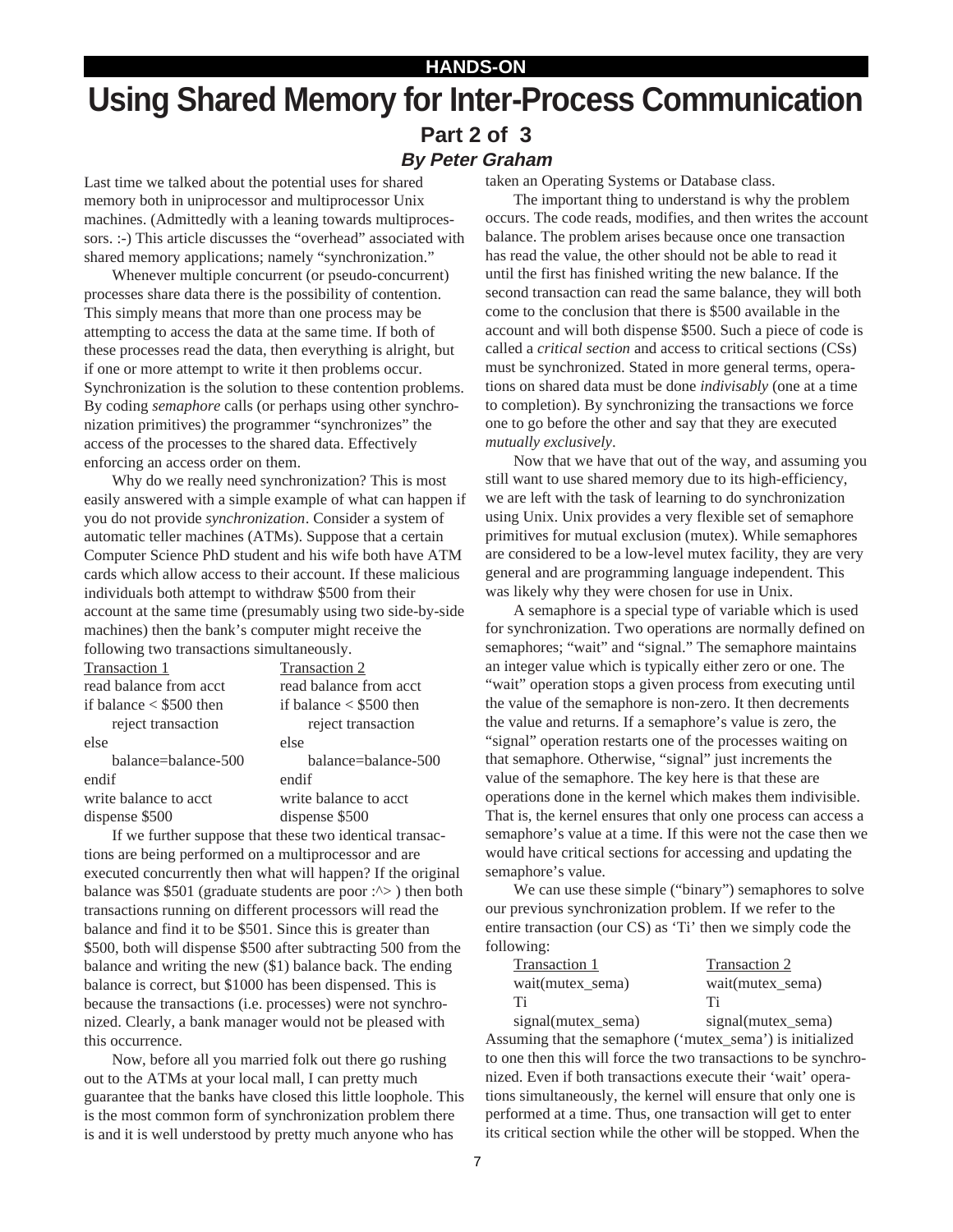transaction which first enters the CS issues its 'signal' the other process will be awakened and only then will it be allowed to enter its CS.

It is also possible to have "counting" semaphores which allow the semaphore to take on other positive values besides one and zero. The descriptions of wait and signal given above still hold in this case. We will postpone discussing their use for the time being but merely acknowledge their existence and assume their usefullness.

Unix extends the notion of the basic binary semaphore described previously by allowing counting semaphores and by also allowing semaphores to be grouped into "semaphore sets." Unix's semaphore operations operate on semaphore sets not individual semaphores (of course a set may consist of a single semaphore). The advantage of having semaphore sets is that by grouping logically related semaphores, we can perform operations on *all* members of the set at once while still being ensured of mutual exclusion.

The Unix semaphore calls consist of 'semget' to create a semaphore set, 'semop' to perform operations on a semaphore set, and 'semctl' to perform a variety of functions including destroying unused semaphores. We will discuss each in turn briefly as we did in part one of this article leaving out the details of the more esoteric features each provides.

If we require a single semaphore, the first thing we must do is create it. This can be done with the call:

semid=semget(key, 1, IPC\_CREAT);

A call to 'semget', like a call to 'shmget' requires a unique key (formed using 'ftok') to identify the semaphore set. The second argument specifies the number of semaphores required (in the set) and the final argument specifies that we want to create this semaphore set if it does not already exist. As you might expect, 'semget' returns a semaphore identifier for use with the 'semop' operations or -1 if an error occurs.

A 'semop' call has the following form:

semop(int semid, struct sembuf \*\*opsptr, unsigned int numops);

The first argument identifies the semaphore set being operated on and the second argument specifies a pointer to an array of semaphore operations. The third argument specifies the size of that array (i.e. the number of operations to be done.) The type 'struct sembuf' is defined as:

```
struct sembuf {
  ushort sem_num; /* sem. # in the set */
  short sem_op; /* op. to be performed */
  short sem_flg; /* operation flags */
};
```
The 'sem\_op' member specifies the operation to be done on the given semaphore in the set. It is used as follows:

- 1. If sem\_op is positive, its value is added to the semaphore.
- 2. If sem\_op is zero, the caller is made to wait until the semaphore's value becomes zero.
- 3. If sem\_op is negative, the caller is made to wait until the semaphore's value becomes greater than or equal to the absolute value of sem\_op.

There are a number of different possibilities for the 'sem-flg' member. The most useful of these permit nonblocking waits, and a roll-back facility which will correct for any outstanding semaphore operations when a process terminates abnormally. The 'semop' call returns either 0 or - 1 indicating success or failure.

The 'semctl' call can be used for many purposes including explicit setting or reading of a semaphore's value. We will only consider its use in removing a semaphore which is no longer required. This can be done using the following call assuming our single semaphore example:

semctl(semid,0,IPC\_RMID,0); See the online man pages for more details about these primitive semaphore operations.

Now that we have the necessary primitives, let's look at some code which uses both shared memory and semaphores. We will implement a much simplified version of a bank's ATM system. We create a banker (server) process which initializes a set of accounts in shared memory which are then available to a collection of ATM processes. Admittedly, this is not the way an ATM system would actually be implemented but it serves its purpose for illustrating simple semaphore usage. The code in 'bank.c' creates the segment and initializes all ten accounts so they have \$501.00 each. The code in 'forker.c' creates ten processes running the code in 'atm.c'. All that each ATM process does is perform the transaction described at the beginning of this article. Even numbered ATM processes operate on the account numbered with their "process number" while odd numbered processes operate on the same account as the preceding even numbered process. Thus, odd numbered accounts will not be touched while even ones will have to \$500 debit transactions performed against them.

This is the reorganized output from a run without synchronization. (That is, I removed all the semaphore code.) Notice that \$1000 dollars was incorrectly dispensed from all even numbered accounts.

```
account#0:initial balance is 501.000000.
account#1:initial balance is 501.000000.
account#2:initial balance is 501.000000.
account#3:initial balance is 501.000000.
account#4:initial balance is 501.000000.
account#5:initial balance is 501.000000.
account#6:initial balance is 501.000000.
account#7:initial balance is 501.000000.
account#8:initial balance is 501.000000.
account#9:initial balance is 501.000000.
acct #0:$500.00 dispensed. Please bank here again!
acct #0:$500.00 dispensed. Please bank here again!
acct #2:$500.00 dispensed. Please bank here again!
acct #2:$500.00 dispensed. Please bank here again!
acct #4:$500.00 dispensed. Please bank here again!
acct #4:$500.00 dispensed. Please bank here again!
acct #6:$500.00 dispensed. Please bank here again!
acct #6:$500.00 dispensed. Please bank here again!
acct #8:$500.00 dispensed. Please bank here again!
acct #8:$500.00 dispensed. Please bank here again!
account#0:final balance is 1.000000.
account#1:final balance is 501.000000.
```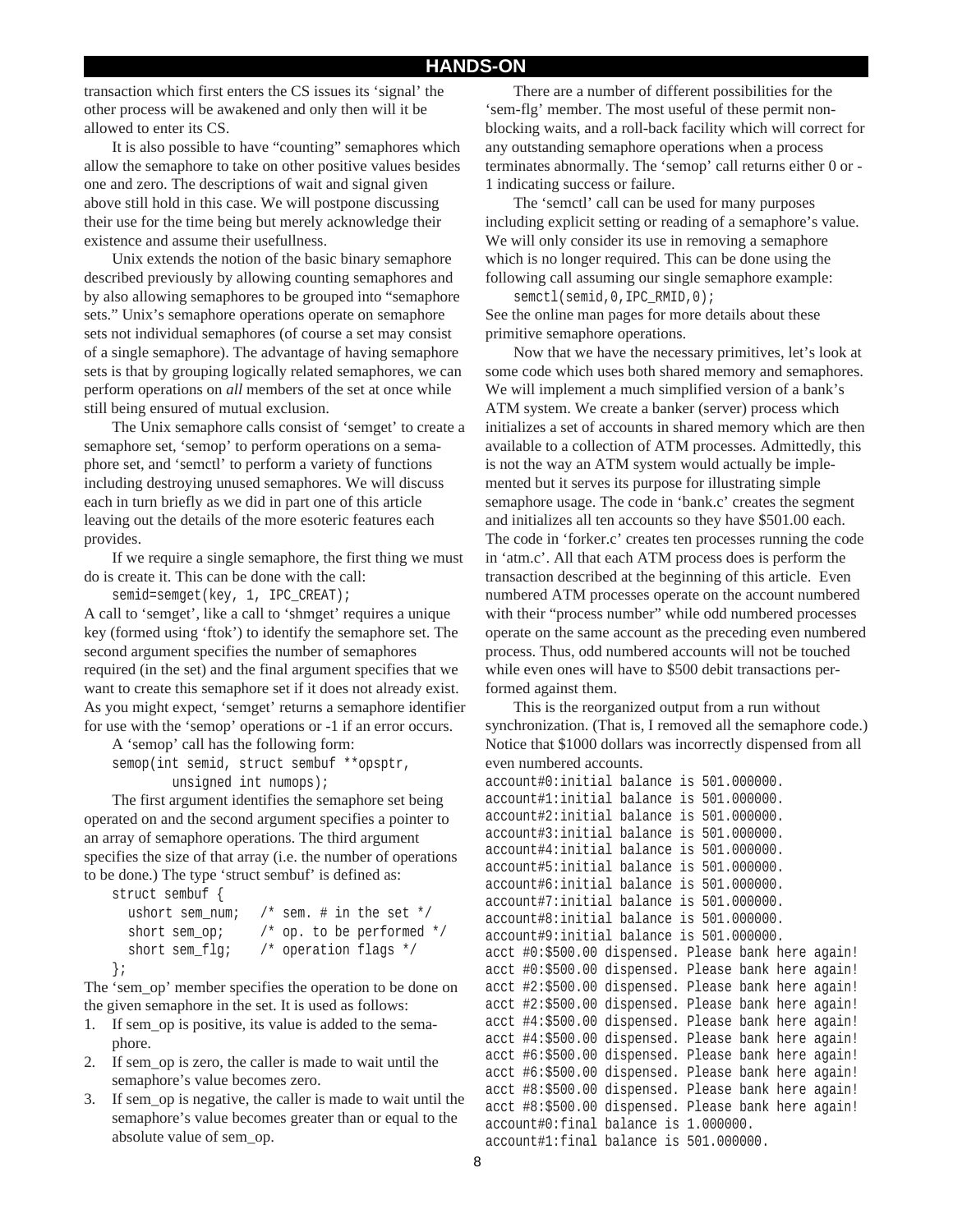```
account#2:final balance is 1.000000.
account#3:final balance is 501.000000.
account#4:final balance is 1.000000.
account#5:final balance is 501.000000.
account#6:final balance is 1.000000.
account#7:final balance is 501.000000.
account#8:final balance is 1.000000.
account#9:final balance is 501.000000.
   This is the reorganized output from a run with synchro-
nization. Notice that the system now performs correctly since
all transactions are synchronized.
account#0:initial balance is 501.000000.
account#1:initial balance is 501.000000.
account#2:initial balance is 501.000000.
account#3:initial balance is 501.000000.
account#4:initial balance is 501.000000.
account#5:initial balance is 501.000000.
account#6:initial balance is 501.000000.
account#7:initial balance is 501.000000.
account#8:initial balance is 501.000000.
account#9:initial balance is 501.000000.
acct #0:$500.00 dispensed. Please bank here again!
acct #0: Sorry not enough money.
acct #2:$500.00 dispensed. Please bank here again!
acct #2: Sorry not enough money.
acct #4:$500.00 dispensed. Please bank here again!
/**********/
/* acct.h *//**********/
/* balances for 10 accounts - small bank */
typedef struct acct {
     float balances[10];
} ACCT, *ACCTPTR;
/************/
/* forker.c */
/************/
main()
{
      int i, /* simple counter */
            pid; /* forked process' pid */
      char argstr[16]; /* converted pid string */
      /* this code simply creates ten identical */
      \frac{1}{2} processes to run the program 'atm.c' */
      /* which simulates the actions of an */* Automated Teller Machine (ATM). */
      for (i=0; i<10; i++) {
           pid=fork(); /* fork a new process */
            if (pid==0) {
                  /* we are child process so... */
                  /* execute the atm program, *//* passing it a process num */
                  sprintf(argstr,"%d",i);
                  execl("/home/cs/staff/pgraham/
misc/tuug/shm_article/part2/atm",
                         "atm",argstr,(char *)0);
            }
      }
} /* end main */
```

```
acct #4: Sorry not enough money.
acct #6:$500.00 dispensed. Please bank here again!
acct #6: Sorry not enough money.
acct #8:$500.00 dispensed. Please bank here again!
acct #8: Sorry not enough money.
account#0:final balance is 1.000000.
account#1:final balance is 501.000000.
account#2:final balance is 1.000000.
account#3:final balance is 501.000000.
account#4:final balance is 1.000000.
account#5:final balance is 501.000000.
account#6:final balance is 1.000000.
account#7:final balance is 501.000000.
account#8:final balance is 1.000000.
account#9:final balance is 501.000000.
```
Notice that the code does not remove the semaphore at any point. This is because we cannot guarantee an ordering on the execution of the ATM processes so none of them can destroy it for fear of doing so before all the other processes were finished. The semaphore could have been created by the banker process and explicitly removed after the 60 seconds. In the interest of brevity I simply omitted this code.

Next time we will look at the development of a print spooler application which uses shared memory and semaphores, and the resulting code.  $\mathscr{L}$ 

```
/**********/
/* bank.c *//**********/
#include <sys/types.h>
#include <sys/ipc.h>
#include <sys/shm.h>
#include "acct.h"
/* necessary because of problem */
/* with SunOS include file shm.h */
#define SHM_W 0200 /* shm write permission */
#define SHM_R 0400 /* shm read permission */
main()
{
     int i; /* simple counter */
     key_t acct_shmkey; /* key to shm seg*/
     int \qquad acct segid; /* shm segment ID */ACCTPTR acct_segaddr; /* seg ptr */
     /* need for call to 'shmctl()': */
     struct shmid ds *acct shmbfptr;
     /* this code creates the shared memory */
     /* segment and initializes it. */
     /* creating unique key/name for acct seg */
     if ((acct_shmkey=ftok("/home/cs/staff/
pgraham/misc/tuug/shm_article/part2/forker.c",
                                 (M')) ==-1) {
          printf(
           "Couldn't create shared memory key.\n");
           exit(-1);}
```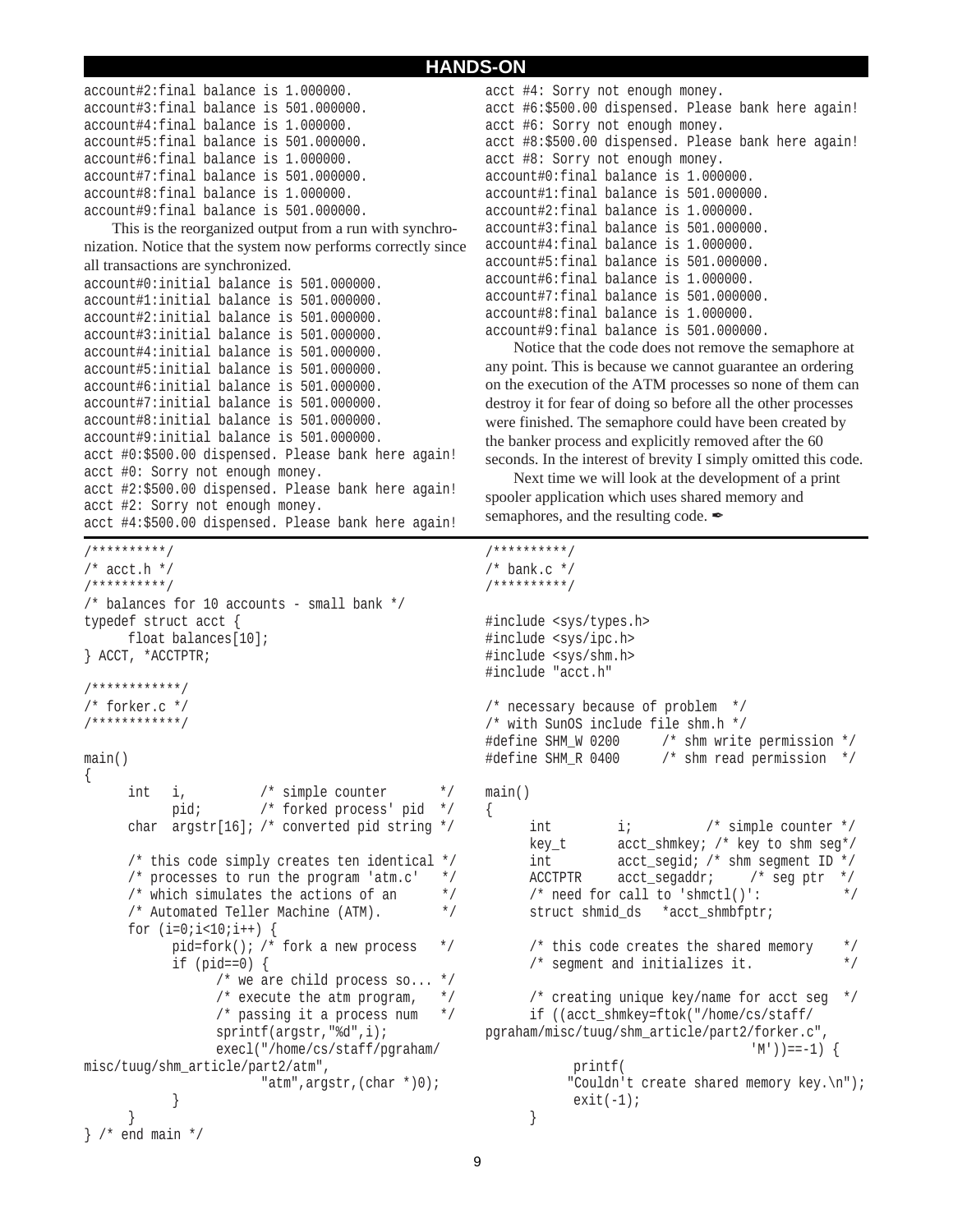```
/* call shmqet to create it *if ((acct_segid=shmget(acct_shmkey,
                  sizeof(ACCT),
                  IPC_CREAT|SHM_R|SHM_W) ==-1) {
            printf(
      "Couldn't get the shared memory segment.\n \n \begin{bmatrix}\n n' \\
 n' \\
 n''\n \end{bmatrix};
            exit(-1);}
      /* and map it into our address space at *//* address returned in 'acct segaddr'. */
      if ((acct_segaddr=(ACCTPTR)
                  shmat(acct segid,(char *)0,0))
                              = (ACCTPTR) (-1)) {
            printf(
        "Couldn't attach shared memory segment.\n");
            exit(-1);}
      /* Put some balances in the accounts */
      for (i=0; i<10; i++) {
            acct segaddr->balances[i]=501.00;
      }
      printf(
      "Bank is open for business for 1 minute.\n \n \begin{bmatrix}\n 1 \\
 0\n \end{bmatrix}/* allow time to run the ATM processes */
      sleep(60);
      /* detach the shared memory seqment *if (shmdt((char *) acct segaddr)==-1) {
            printf(
        "Couldn't detach shared memory segment.\n");
      }
      /* now remove shared segment altogether */
      if (shmctl(acct_segid,IPC_RMID,
                        acct shmbfptr)==-1) {
           printf(
        "Couldn't remove shared memory segment.\n");
      }
}
/*********/
/* atm.c *//*********/
#include <sys/types.h>
#include <sys/ipc.h>
#include <sys/shm.h>
#include <sys/sem.h>
#include "acct.h"
/* necessary because of problem */
/* with SunOS include file shm.h */
#define SHM W 0200 /* shm write permission */
#define SHM_R 0400 /* shm read permission */
/* Semaphore wait operation */
s wait(sema)
int sema;
{
      static struct sembuf op\_wait[2] = \{{
                                                        {
                                                               }
                                                        {
```

```
0, 0, 0, /* wait for zero semaph.*/
           0, 1, 0 \prime then increment by 1 */};
      semop(sema, &op_wait[0], 2);
\} /* s wait */
/* Semaphore signal operation */
s signal(sema)
int sema;
      static struct sembuf op signal[1] = {
           0, -1, IPC_NOWAIT,
            /* decrement semaphore by 1 */
           /* NOWAIT ensures no waiting */
      };
      semop(sema, &op signal[0], 1);
} /* s_signal */
transaction(acct,acct_segaddr)
int acct; /* account number to work on */
ACCTPTR acct_segaddr; /* mapped segment ptr */
      float balance; /* current balance */
      /* read the balance */
      balance=acct_segaddr->balances[acct];
      /* sleep so as to force a context switch */
      /* to simulate concurrent execution of */
      \prime^* the processes. \primesleep(1);
      /* check the balance */
      if (balance < 500.00) {
           printf(
        "acct #%d: Sorry not enough money.\n",acct);
      } else {
           /* debit the balance */
           balance-=500.00;
           /* write the balance back */
           acct segaddr->balances[acct]=balance;
           /* dispense the money */
           printf("acct #%d:%s\n",
      "$500.00 dispensed. Please bank here again!",
                   acct);
} /* transaction */
main(argc,argv)
int argc;
char *argv[];
      int i, /* simple counter */
           process num; /* this process' num */
      key_t acct_shmkey, /* shm segment key */
```
acct\_semkey; /\* shm semaphore key \*/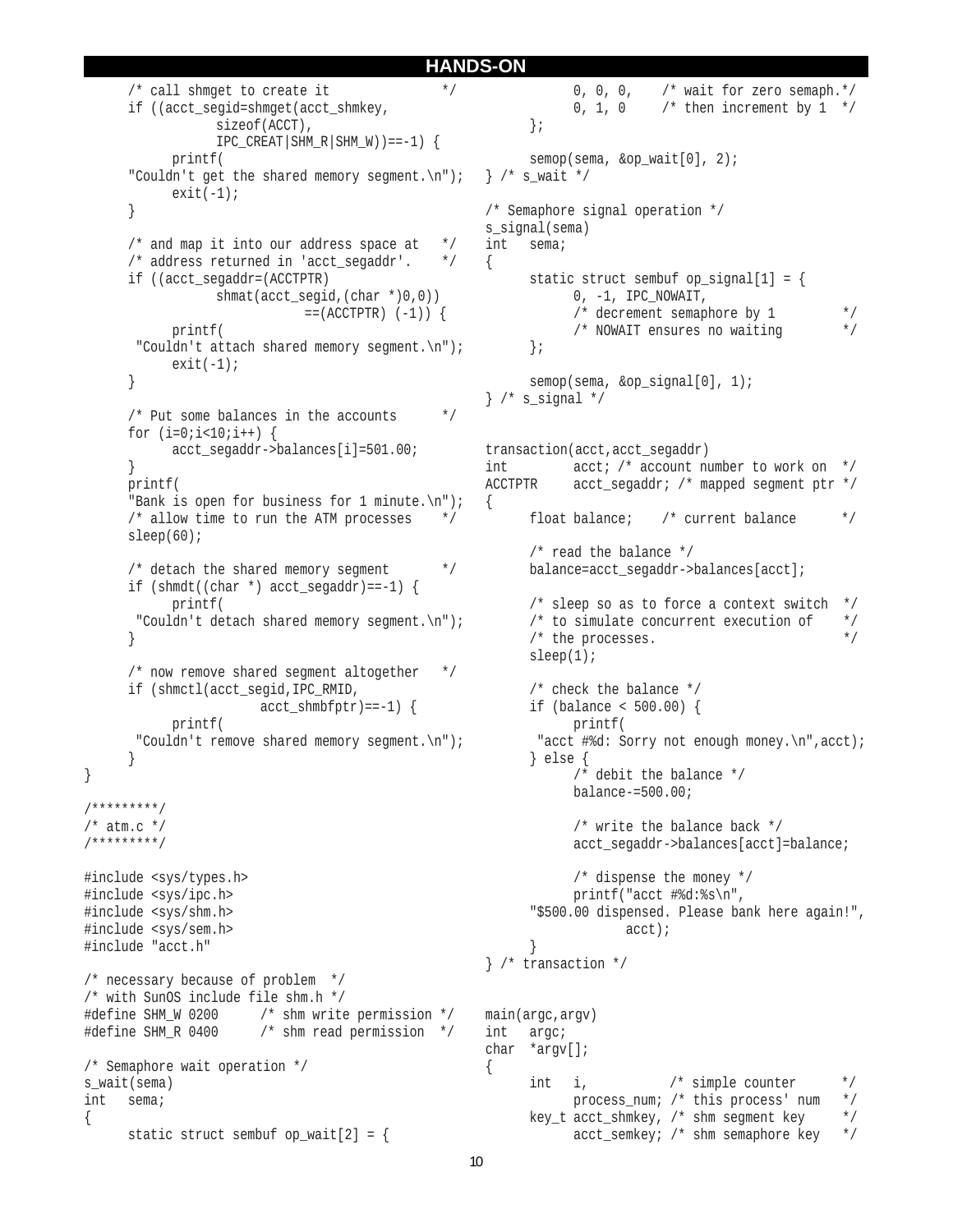```
int acct_segid, /* shm segment ID */
           acct_semid; /* shm semaphore ID */
     /* pointer to mapped shared segment: */
     ACCTPTR acct_segaddr;
     /* this code runs some sample */* transactions against the accounts */* create unique key/name for shared seg */
     if ((acct_shmkey=ftok("/home/cs/staff/
pgraham/misc/tuug/shm_article/part2/forker.c",
                                 (M')) ==-1) {
           printf(
           "Couldn't create shared memory key.\n");
           exit(-1);}
     /* call shmget to "open" it */
     if ((acct_segid=shmget(acct_shmkey,
                 sizeof(ACCT),SHM_R|SHM_W))
                                        ==-1) {
           printf(
     "Couldn't get the shared memory segment.\n");
           exit(-1);}
     /* map it into our address space at an */* address returned in 'acct segaddr'. */
     if ((acct_segaddr=(ACCTPTR)
                 shmat(acct^{\text{seqid}}(char ^{*})0,0))= (ACCTPTR) (-1)) {
           printf(
       "Couldn't attach shared memory segment.\n");
           exit(-1);}
     /* create unique key/name for semaphore */
     if ((acct_semkey=ftok("/home/cs/staff/
pgraham/misc/tuug/shm_article/part2/forker.c",
                                  'S')) ==-1) {
           printf("Couldn't create semaphore.\n");
           exit(-1);}
```
 $/*$  call semget to get the semaphore if ((acct\_semid=semget(acct\_semkey,1,  $IPC_CREAT|SHM_R|SHM_W)$ ) ==-1) { printf( "Couldn't get the semaphore.\n");  $exit(-1);$ } /\* extract our process num from argv[1] \*/ sscanf(argv[1],"%d",&process\_num); /\* print initial balances \*/ printf( "account#%d:initial balance is %f.\n", process\_num, acct segaddr->balances[process num]); /\* If we are an even process, we reference\*/ /\* acct number specified by our process #.\*/ /\* If odd, we reference the previous acct.\*/ /\* This way we ensure the possibility of  $*/$ /\* synchronization problems. \*/ if ((process\_num%2)==0) {  $/*$  even numbered\*/ s\_wait(acct\_semid); transaction(process\_num,acct\_segaddr); s\_signal(acct\_semid); } else { /\* odd numbered process \*/ s wait(acct semid); transaction(process\_num-1, acct\_segaddr); s signal(acct semid); } /\* print final balances \*/ printf("account#%d:final balance is %f.\n", process\_num, acct segaddr->balances[process\_num]);  $/*$  detach the shared memory segment  $*$ if  $(\sh{mdt} ((\ch{ar *}) acct_segaddr) == -1)$  { printf( "Couldn't detach shared memory segment.\n"); }

# } **THE FORTUNE FILE Misc. Riddles**

**Submitted by Adam Thompson**

"VMS is a text-only adventure game. If you win you can use unix."

Q: Is there a UNIX FORTRAN optimizer? A: Yeah, "rm \*.f"

Q: How many Unix Support staff does it take to screw in a light bulb? A: Read the man page!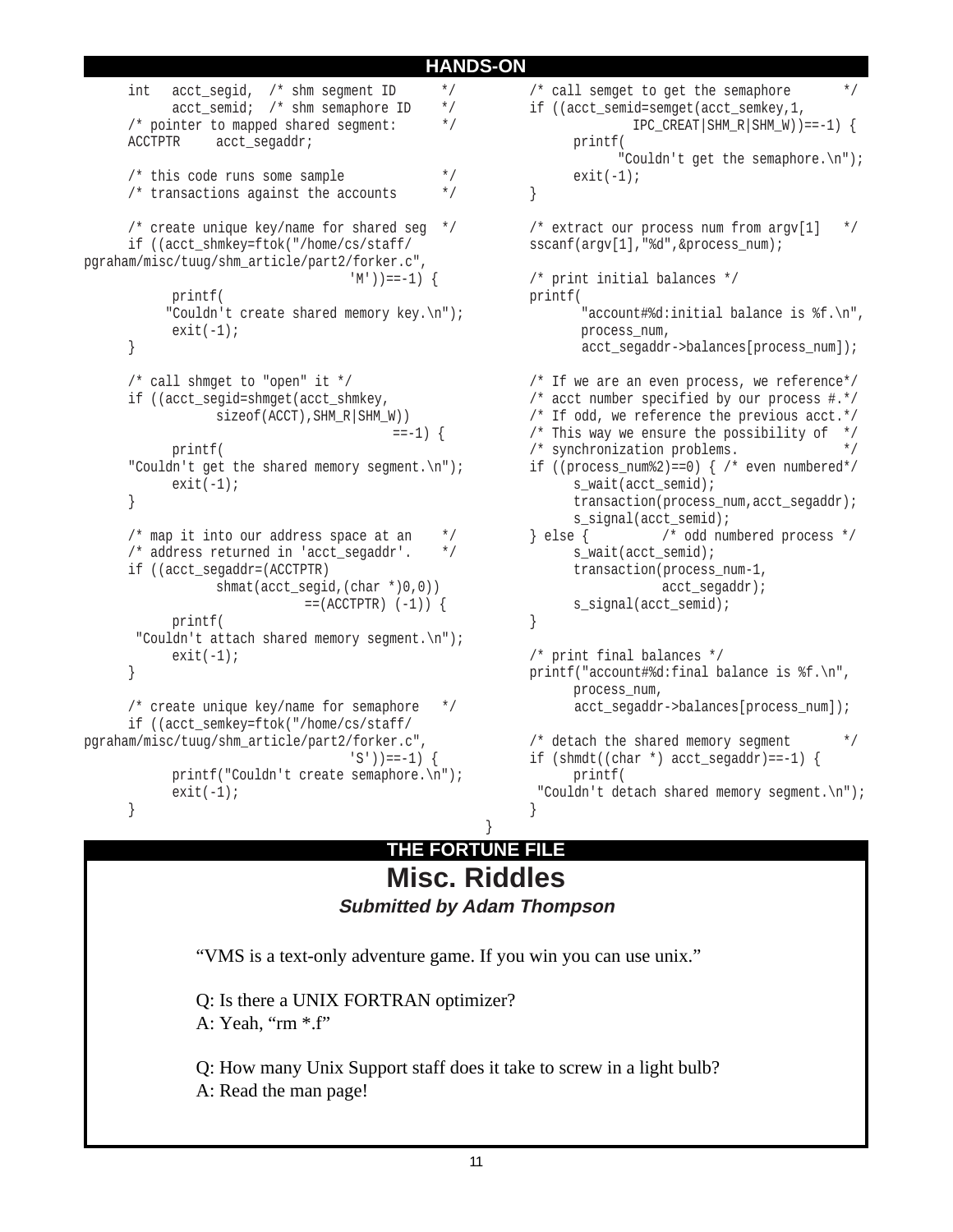

We will supply chips and other nibble food, soft drinks, salads, and a cake. (and insect repellent if necessary) Spouses or significant others, and children, are also welcome. Bring a swimsuit if you want to take a dip in our pond.

# **TUUG Meeting Minutes**

**Tuesday, May 12, 1992, 7:30 PM**

**234B Engineering Bldg., University of Manitoba, Ft. Garry Campus**

**Chair:** Susan Zuk **Attendance:** 47

# **Business meeting:**

- a) President's Report
	- There was significant interest in MUUG's booth at the MWCS computer fest.
	- The MUUG Online project is making progress.
	- MUUG hopes for future joint projects with CIPS.
	- The process of affiliation with UniForum is proceeeding.
- b) Membership Report
	- TUUG currently has 84 members

c) Treasuer's Report

- MUUG has \$1800 in chequing account and \$8000 invested.
- d) New Business
	- Moved by Gilbert Detillieux, seconded by Peter Graham, that the MUUG executive be authorized to spend up to \$2600 to aquire a large SCSI disk for the MUUG Online system.
		- other, preferably free, alternatives will be explored before a disk is purchased.
		- passed unanimously.

# **Presented topic:**

Future trends at Intel – Jon Coxworth, Intel Corp.